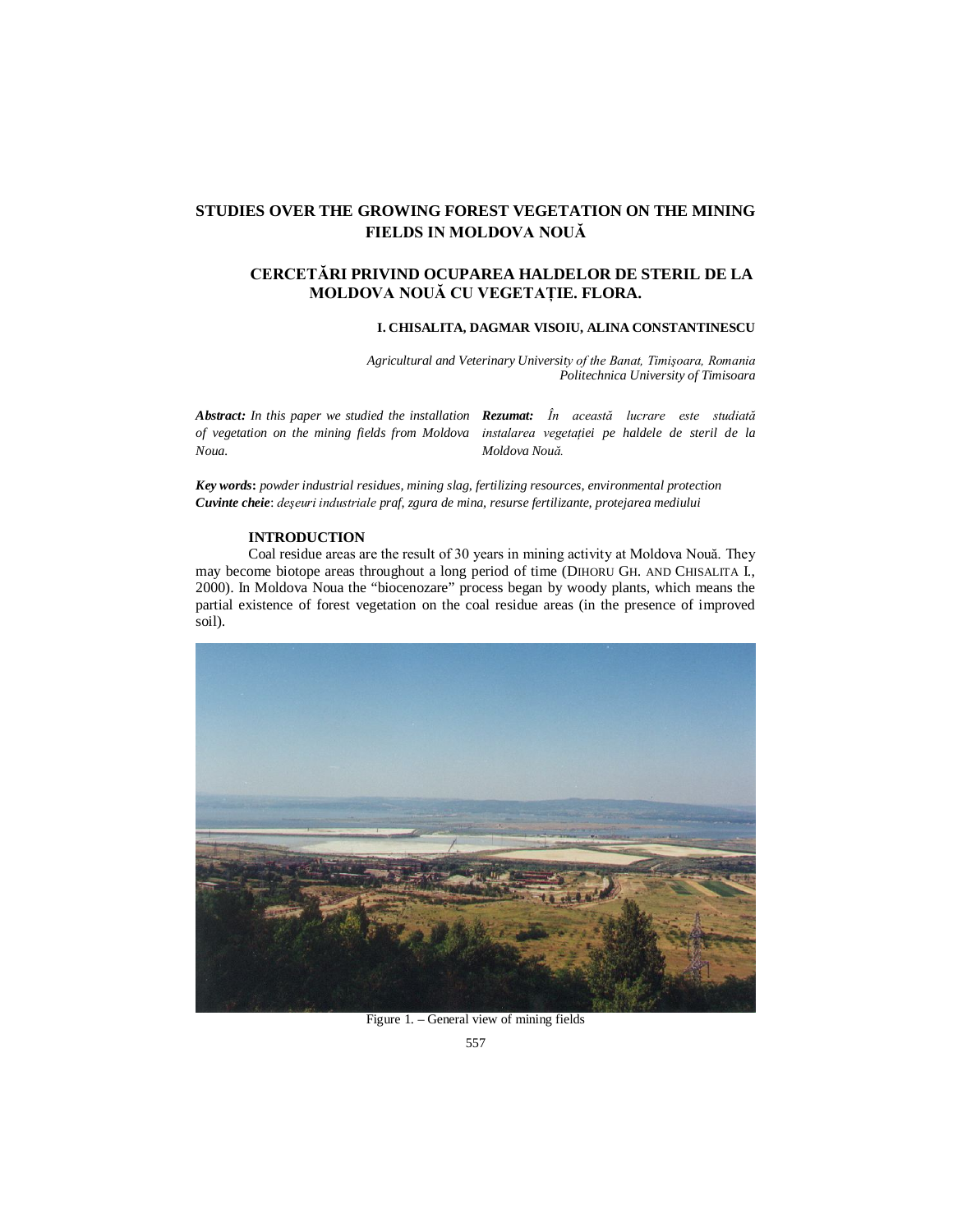# **MATERIALS AND METHODS**

#### **Studies target.**

The studies have been conducted on the coal residue areas in Moldova Noua, places with white-yellow sand, very different from the green vegetation. They are about 20-22, 5 m higher than the plain, and look like pyramids.

| Nr. | Substante (elemente) chimice, in % din total |      |                  |       |       |                |                |       |                |                  |                   |        |
|-----|----------------------------------------------|------|------------------|-------|-------|----------------|----------------|-------|----------------|------------------|-------------------|--------|
| Pro | Ca                                           | Fe   | TiO <sub>2</sub> | Va    | Pb    | Z <sub>n</sub> | C <sub>d</sub> | Ra    | CaO            | SiO <sub>2</sub> | Al <sub>2</sub> O | Total  |
| ba  |                                              |      |                  |       |       |                |                |       |                |                  | 3                 |        |
| 1   | 0.11                                         | 7.23 | 0.15             | 0.017 | 1.0   | 0.09           | 0.001          | 0.104 | 20             | 31.61            |                   | 61.275 |
| 2   | 0.12                                         | 5.47 | 0.23             | 0.030 | 1.0   | 0.05           | 1.0            |       | 24             | 31.56            |                   | 63.460 |
| 3   | 0.13                                         | 5.56 | 0.77             |       |       | 0.12           | 1.0            | 1.0   | 18             | 33.75            |                   | 60.330 |
| 4   | 0.09                                         | 6.40 | 0.37             | 0.020 | urme  | 0.01           | 0.001          | 0.002 | 15             | 32.65            |                   | 54.543 |
| 5   | 0.07                                         | 3.83 | 0.31             | 0.020 | 0.01  | 0.06           | urme           | 0.003 | 24             | 32.70            |                   | 61.003 |
| 6   | 0.09                                         | 4.40 | 0.24             |       | 0.001 | 0.06           | 1.0            |       | $\overline{4}$ | 30.39            |                   | 40.181 |
| 7   |                                              | 5.28 | 0.36             |       |       |                |                |       |                | 32.12            | 5.67              | 43.430 |
| 8   |                                              | 4.40 | 0.24             |       |       |                |                |       |                | 30.39            | 4.32              | 39.350 |
| Me  | 0.08                                         | 5.32 | 0.33             | 0.01  | 0.25  | 0.05           | 0.25           | 0.14  | 13.13          | 35.67            | 1.25              | 57.90  |
| dia |                                              |      |                  |       |       |                |                |       |                |                  |                   |        |

For now we can say there is a certain stability of the coal residue areas, but we can not neglect a possible unforeseen situation during their exploitation, which can produce dangerous values for the environment.

| Nr.            |                                                                                       |
|----------------|---------------------------------------------------------------------------------------|
| crt.           | <b>SPECIA</b>                                                                         |
| 1              | Achillea pannonica Scheele: Xer, H, Cont, Festuco-Brometea                            |
| $\overline{c}$ | Acinos arvensis (Lam.) Dandy: Xer, Th-TH, Submed, Festuco-Brometea                    |
| 3              | Aegilops cylindrical Host: Xer, Th, Cont, Chenopodietea                               |
| 4              | Alyssum alyssoides (L.) Nath: Xeromez, Th,-TH, Eur (Cont), Festuco-Brometea           |
| 5              | Ambrosia artemisiifolia L.: Xeromez, Th, Adv, Chenopodietea                           |
| 6              | Anthemis austriaca Jacq.: Xre, Th, Eur (Cont), Secalietea                             |
| 7              | Anthemis tinctoria L.: Xeromez, H, Cont, Festucetalia valesiacae                      |
| 8              | Aspera spica-venti (L.) Beauv. Subsp. Spica-venti: Xer. Th, Eua, Aphanion             |
| 9              | Arenaria serpyllifolia L.: Xeromez, Th, Eua, Festuco-Brometea                         |
| 10             | Artemisia absinthium L.: Xeromez, Ch-H, Eua, Artemisietea, Chenopodietea              |
| 11             | Artemisia scoparia Waldst. Et Kit.: Xeromez, TH, Eua, Festucion rupicolae, Sisymbrion |
| 12             | Artemisia vulgaris L.: Mez, H-Ch, Cp, Artemisietea                                    |
| 13             | Atriplex patula L.: Mez, Th, Cp, Chenopodietea                                        |
| 14             | Ballota nigra L. subsp. Nigra: Mez, H (Ch), Submed, Chenopodietea                     |
| 15             | Bilderdykia convolvulus (L.) Dumort.: Mez, Th, Cp, Chenopodietea, Secaliatea $(1)$    |
| 16             | Bromus arvensis L. subsp. Arvensis: Xeromez, Th-TH, Eua, Secaliatea                   |
| 17             | Bromus hordeaceus L. subsp. Hordeaceus: Mez, Th, Cosm, Festuco-Brometea, Sisymbrion   |
| 18             | Bromus sterilis L.: Xer, Th, Eua, Chenopodietea                                       |
| 19             | Bromus tectorum L.: Xer, Th, Eua, Thero-Airion                                        |
| 20             | Calamagrostis epigeios (L.) Roth: Xeromez, $H(G)$ , Eua, Epilobietea                  |
| 21             | Cardaria draba (L.) Desv.: Xeromez, H, Eua, Chenopodietea (2)                         |
| 22             | Carduus acanthoides L.: Mez, TH, Eur, Chenopodietea                                   |
| 23             | Carex hirta L.: Mezohydr, G, Eua, Agropyro-Rumicion                                   |
| 24             | Castanea sativa Miller (Cultivat)                                                     |
| 25             | Centaurea micranthos S.G.Gmelin: Xer, TH-H, Eur, Festucetalia valesiacae etc.         |
|                | 26   Centaurea solstitialis L.: Xeromez, TH, Med, Chenopodietea                       |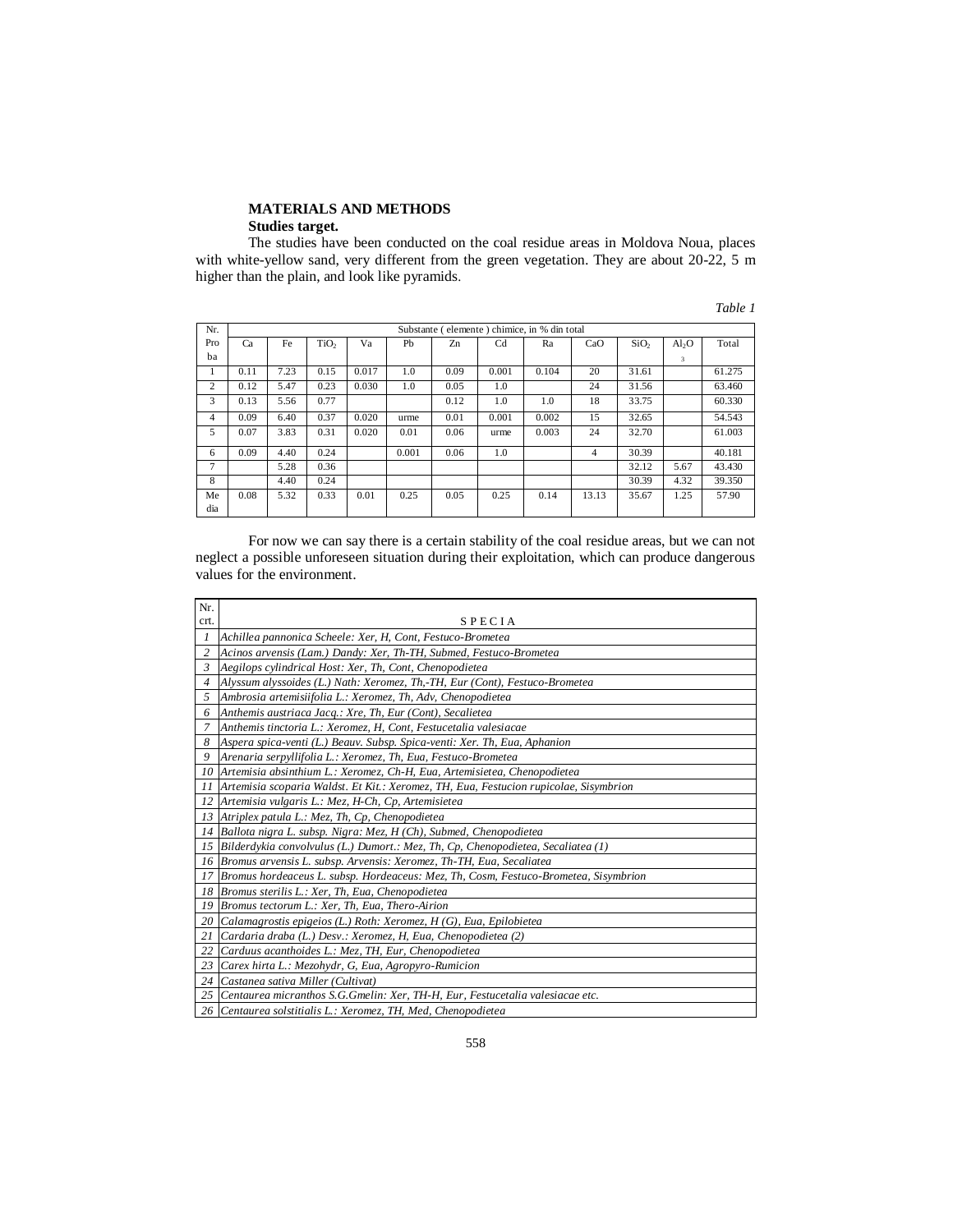|    | 27 Chondrilla juncea L.: Xer, H, Eua, Festucetalia valesiacae, Chemopodietea                                                         |
|----|--------------------------------------------------------------------------------------------------------------------------------------|
|    | 28 Cichorium intybus L.: Mez, H-TH, Eua, Arrenatheretea                                                                              |
|    | 29 Cirsium arvense (L.) Scop.: Xeromez, G, Eua, Chenopodietea, Secalietea                                                            |
|    | 30 Cirsium vulgare (Savi) Ten.: Mez, TH, Eua, Chenopodietea, Artemisietea                                                            |
| 31 | Clematis viralba L.: Mez, N-E, Eur (Submed), Querco-Fagetea                                                                          |
| 32 | Consolida regalis S. F. Gray subsp regalis: Xeromez, Th, Eua, Secalietea (3)                                                         |
| 33 | Convolvulus arvensis L.: Xeromez, H-G, Cosm, Chemopodietea, Secalietea                                                               |
|    | 34   Conyza Canadensis (L.) Cronq.: Xeromez, Th, Cosm, Chenopodietea (4)                                                             |
|    | 35   Cornus sanguinea L.: Mez, M, Eua, Querco-Fagetea, Prunetalia                                                                    |
|    | 36   Coronilla varia L.: Mez, H, Ec, Quercetea pubescenti-petraeae                                                                   |
| 37 | Cotinus coggygria Jacq. (Cultivat)                                                                                                   |
|    | 38 Crataegus monogyna Scop. (Cultivat)                                                                                               |
|    | 39 Crepis foetida L. subsp. Rhoeadifolia (Bieb.) Fiori et Paoletti: Mez, Th, P-Med, Festuco-Brom.                                    |
|    | 40 Crepis setosa Haller: Xer, Th, Med, Sisymbrion                                                                                    |
| 41 | Cynodon dactylon (L.) Pers.: Xeromez, G (H), Cosm, Polygonion avicularis                                                             |
| 42 | Cynoglossum officinale L.: Mez, TH, Eua, Onopordion                                                                                  |
|    | 43   Dactylis glomerata L. subsp. Glomerata: Mez, H, Eua, Arrhenatheretea                                                            |
|    | 44   Dasypyrum villosum (L.) P. Candargy: Xer, Th, Med, Chenopodietea, Thero-Airion (5)                                              |
|    | 45 Daucus carota L. subsp. Carota: Mez, TH, Eua, Arrhenatheretea                                                                     |
| 46 | Dichathium ischaemum $(L)$ Roberty: Xer, H, Cosm, Festuco-Brometea $(6)$                                                             |
| 47 | Diplotaxis muralis (L.) DC.: Xer, TH, Submed, Chemopodietea, Secalietea                                                              |
|    | 48 Dorycnium herbaceum Vill.: Xer, H-Ch, Submed, Festucetalia valesiacae                                                             |
|    | 49 Echium vulgare L.: Xer, TH, Eua, Chenopodietea                                                                                    |
|    | 50 Elaeagnus angustifolia L. (Cultivat)                                                                                              |
| 51 | Elymus repens Xeromez, G, Eua, Festuco-Brometea (7)                                                                                  |
| 52 | Equisetum variegatum Schleicher: Mezohydr, G-Ch, Cp, Molinio-Juncetea                                                                |
|    | 53   Erigeron annuus (L.) Pers. Subsp. Annuus: Mez, Th, Adv, Calystegion sepium (8)                                                  |
|    | 54 Eryngium campestre L.: Xer, H, Cont, Festuco-Brometea                                                                             |
|    | 55 Erysimum diffusum Ehrh.: Xer, TH-H, Eua, Festucetalia vaginatae                                                                   |
|    | 56 Eupatorium cannabinum L.: Hydr, H, Eua, Molinio-Juncetea                                                                          |
| 57 | Euphorbia cyparissias L.: Xeromez, $H(G)$ , Eua, Chenopodietea                                                                       |
|    | 58 Euphorbia virgata Waldst. et Kit.: Xer, H, Cont, Chenopodietea                                                                    |
|    | 59 Festuca pratensis Hudson: Mez, H, Eua, Arrhenatheretea                                                                            |
|    | 60   Festuca rupicola Heuffel subsp. Rupicola: Xer, H, Eua, Feastucetalia valesiacae                                                 |
| 61 | Festuca valesiaca Schleicher: Xer, H, Cont, Festucetalia valesiacae                                                                  |
| 62 | Galium glaucum L.: Xer, H, Cont, Festucetalia valesiacae                                                                             |
|    | 63 Galium mollugo L.: Mez, H, Eua, Arrhenatheretea                                                                                   |
|    | 64 Galium tenuissimum Bieb.: Xer, Th, Cont, Festuco-Brometea                                                                         |
|    | 65 Galium verum L. subsp. Verum: Xer, H, Eua, Festuco-Brometea                                                                       |
|    | 66 Genista avata Waldst. et Kit.: Xeromez, Ch-N, Alpi-Balcani, Quercetea pubescenti-petraeae                                         |
| 67 | Genarium columbinum L.: Xeromez, Th, Eua, Festucetalia valesiacae                                                                    |
|    | 68 Gleditsia triacanthos L. (Cultivat)                                                                                               |
|    | 69 Hippophae rhamnoides L. (Cultivat)                                                                                                |
|    | 70 Hordeum murinum L.: Mez, Th, Eua, Sisymbrion                                                                                      |
|    | 71 Hypericum perforatum L.: Mez, H, Eua, Origanetalia                                                                                |
| 72 | Juglans nigra L. (Cultivat)                                                                                                          |
| 73 | Lathyrus tuberosus L.: Mez, H, Submed, Secalietea                                                                                    |
|    | 74 Leontondon hispidus L. subsp. Hispidus: Mez, H. Eua, Molinio-Juncetea                                                             |
|    | 75 Lepidium campestre (L.) R. Br.: Zeromez, Th, Eur, Chenopodietea<br>76 Leucanthemum vulgare Lam.: Mez, H, Eua, Arrhenatheretea (9) |
| 77 | Ligustrum vulgare L.: Mez, M, Eur, Querco-Fagetea                                                                                    |
|    | 78 Linaria vulgaris Miller: Mez, H, Eua, Onopordion                                                                                  |
|    | 79 Lolium perenne L.: Mez, H, Cosm, Plantaginetea                                                                                    |
|    | 80 Lotus corniculatus L.: Mez, H, Eua, arrhenatheretea                                                                               |
|    | 81 Malus silvestris (L.) Miller: Mez, M, Eur, Quercetea pubescenti-petraeae                                                          |
|    |                                                                                                                                      |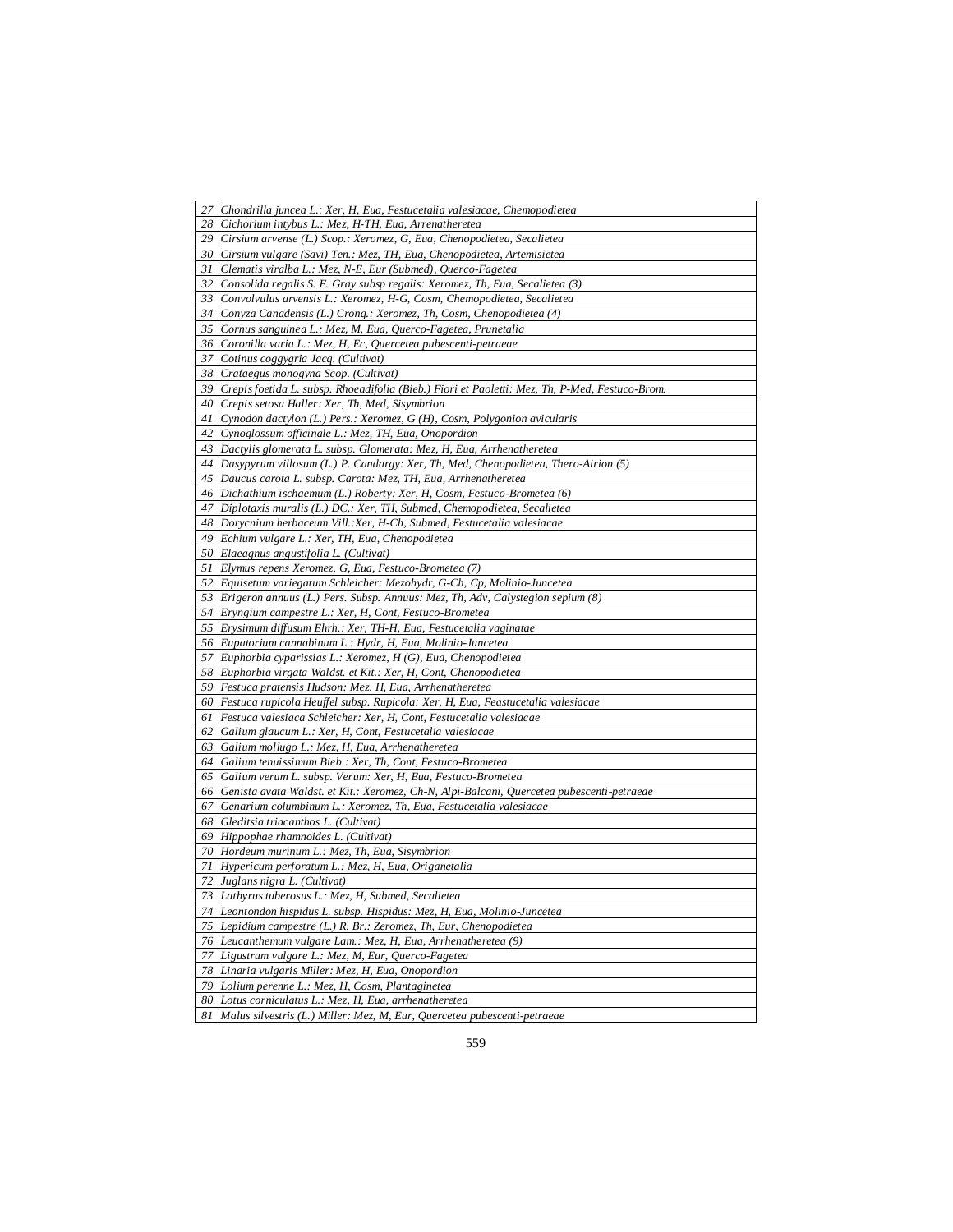| 82<br>Malva silvestris L.: Xeromez, H, Cosm, Chenopodietea                                     |
|------------------------------------------------------------------------------------------------|
| 83   Matricarea perforata Merat: Mez, Th-TH, Eua, Chenopodietea, Secalietea (10)               |
| 84   Madicago falcate L.: Xer, H, Eua, Festuco-Brometea                                        |
| Medicago lupulina L.: Xeromez, Th, Eua, Chenopodietea, Festuco-Brometea<br>85                  |
| Medicago sativa L. (Cultivat)<br>86                                                            |
| 87<br>Medica transsylvanica Schur: subsp. Transsylvanica: Xer, H, Eua, Festucetalia valesiacae |
| 88<br>Melilotus officinalis (L.) Pallas: Xeromez, Th-TH, Eua, Chenopodietea, Secalietea        |
| 89<br>Morus alba L.: Xeromez, MM, Adv, Chenopodietea, Secalietea                               |
| Oenothera biennis L.: Mez, TH, Adv, Sisymbrion<br>90                                           |
| 91<br>Ononis arvensis L.: Mez, H-Ch, eua, Arrhenatheretea                                      |
| 92<br>Onopordum acanthium L.: Xeromez, Th, Eua, Onopordetalia                                  |
| 93   Orlaya grandiloflora (L.) Hoffm.: Xer, Th, Submed, Festucetalia valesiacae                |
| 94<br>Papaver dubium L. subsp. Dubium: Xeromez, Th, Submed, Secalietea                         |
| Papaver rhoeas L.: Xeromez, Th, Eua, Secalietea<br>95                                          |
| Petrorhagia prolifera (L.) R. W. Ball et Heywood: Xer, Th, P-Med, Festuco-Brometea (11)<br>96  |
| 97<br>Petrorhagia saxifraga (L.) Link: Xer, H, Submed, Alysso-Sedion (12)                      |
| 98<br>Phragmites australis (Cav) Trin. Et Steudel: Hydr, HH, Cosm, Phragmitetea (13)           |
| 99<br>Picris hieracioides L.: Xeromez, TH, Eua, Festuco-Brometea                               |
| 100   Plantago lanceolata L.: Mez, H, Eua, Festuco - Brometea                                  |
| 101 Plantago major L.: Mez, H, Cosm, Plantaginetalia                                           |
| 102   Poa angustifolia L.: Xeromez, H, Eua, Festuco-Brometea, Quercetea pubescenti-petraea     |
| 103 Poa compressa L.: Xer, H, Cosm, Festuco-Brometea                                           |
| 104   Poa trivialis L.: Mezohidr, H, Cosm, Molinio-Juncetea, Arrhenatheretea                   |
| 105 Polygonum aviculare L.: Xeromez, Th, Cosm, Polygonion avicularis                           |
| 106 Polygonum persicaria L.: Hydr, Th, Eua, Chenopodietea                                      |
| 107 Populus alba L.: Mezohydr, MM, Eua, Salicion albae                                         |
| 108 Populus nigra L.: Mezohydr, MM, Eua, Salicetalia                                           |
| 109   Potentilla argentea L.: Xer, H, Cp, Festuco-Brometea                                     |
| 110 Prunus avium L.: Mez, MM, Ec, Querco-Fagetea                                               |
| 111 Prunus serotina Ehrh. (Cultivat)                                                           |
| 112 Prunus spinosa L.: Xeromez, M, Eua, (Med), Prinetalia                                      |
| 113   Pulicaria dysenterica (L.) Bernh.: Mezohydr, H, Eur, Molinio-Juncetea                    |
| 114   Quercus rubra L.: (Cultivat)                                                             |
| 115 Reseda lutaea L.: Xeromez, TH-H, Eua, Chenopodietea, Secalietea                            |
| 116 Robinia pseudacacia (Cultivat)                                                             |
| 117 Rosa canina L.: Mez, M, Eua, Prunetalia                                                    |
| 118 Rubus caesius L.: Mezohydr, H-N, Eua, Salicetea, Alno-Padion                               |
| 119 Rubus candicans Weihe: Xeromez, H-N, Atl-Submed, Epilobietea                               |
| 120 Rubus canescens DC.: Xeromez, H-N, Med, Epilobietea                                        |
| 121 Rumex acestosa L.: Mez, H, Cosm, Arrhenatheretea                                           |
| 122 Rumex acetosella L. subsp. Acetosella: Xeromez, H, Cosm, Festuco-Sedetalia                 |
| 123 Rumex crispus L.: Mez, H, Eua, Agropyro-Rumicion                                           |
| 124 Rumex abtusifolius L. subsp. Abtusifolius: Mez, H, Eur, Arction                            |
| 125 Salix alba L.: Hydr, MM, Eua, Salicion albae                                               |
| 126 Salix viminalis L. (Cultivat)                                                              |
| 127   Salsolan kali subsp. Ruthenica (Iljin) Soo: Xer, Th, Eua, Tribulo-Eragrostion            |
| 128   Salvia nemorosa L. subsp. Nemorosa: Xeromez, H, Ec, Festuco-Brometea, Onopordetalia      |
| 129 Sambucus abulus L.: Mez, H, Eua, Chenopodietea                                             |
| 130 Sanguisorba minor Scop. Subsp. Minor: Xeromez, H, Eua, Festuco-Brometea                    |
| 131 Scirpus holoschoenus L.: Mezohydr, G, Eua, Festucetalia vaginatae (14)                     |
| 132 Setaria viridis (L.) Beauv.: Mez, Th, Eua, Chenopodietea, Secalietea                       |
| 133 Silene latifolia Poiret: Mez, Th-TH, Eua, Chenopodietea (15)                               |
| 134 Silene vulgaria (Moench) Garcke: Xer, H, Eua, Festucion rupicolae                          |
| 135 Sinapis arvensis L.: Mez, Th, Cosm, Secalietea                                             |
| 136 Sonchus asper (L.) Hill subsp. Asper: Mez, Th, Cosm, Chenopodietea, secalietea             |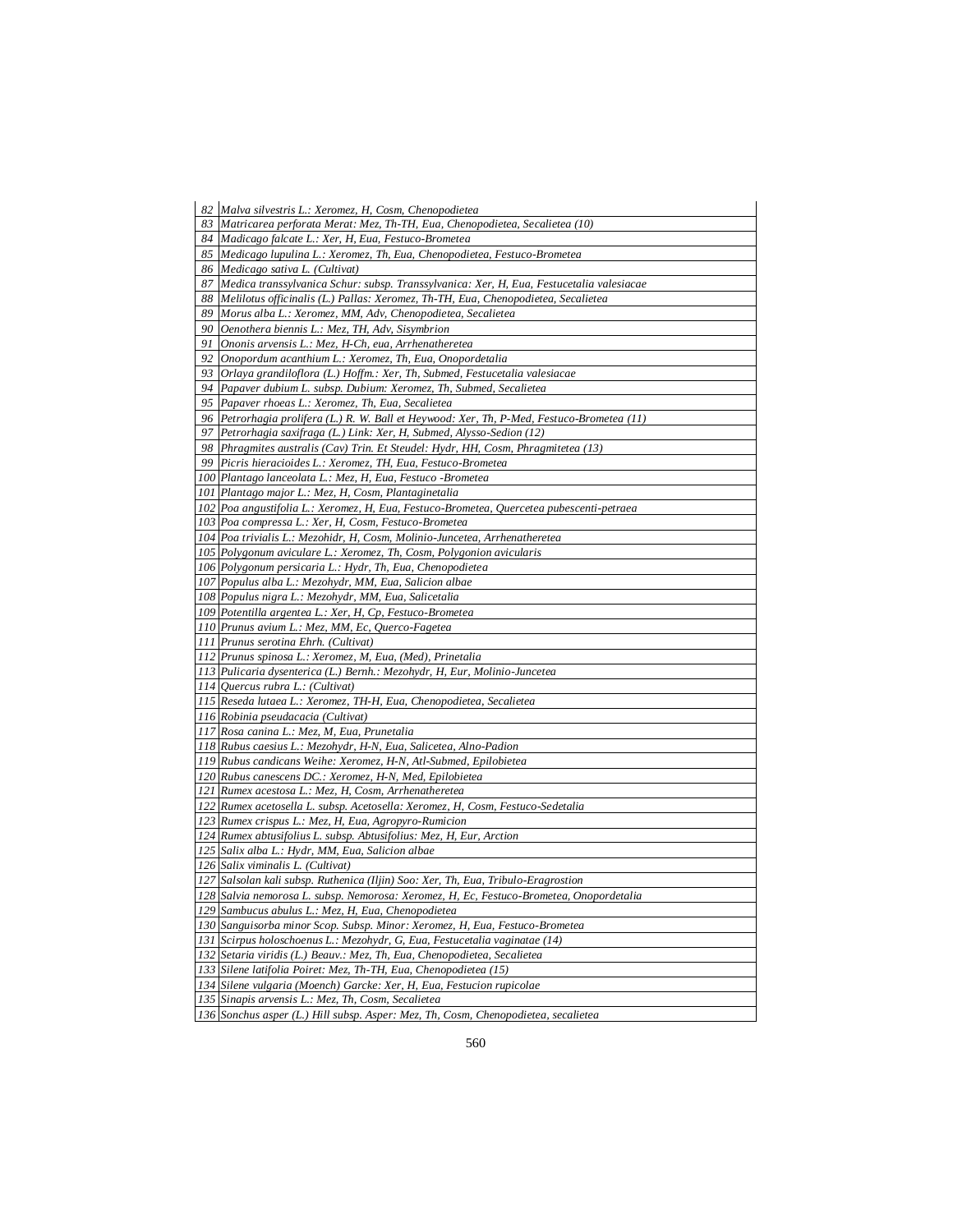| 137 Sonchus oleraceus L.: Mez, Th, Cosm, Chenopodietea, Secalietea                        |
|-------------------------------------------------------------------------------------------|
| 138 Sorghum halepense (L.) Pers.: Xeromez, G (H), Eua, Secalietea                         |
| 139 Stachys germanica L.: Xer, H, Med, Sisymbrion                                         |
| 140 Syringa vulgaris L. (Cultivat)                                                        |
| 141 Taraxacum officinale Weber: Mez, H, Eua, Arrhenatheretea                              |
| 142 Teucrium chamaedrys L.: Xeromez, Ch, Submed, Quercetea pubescenti- petraeae           |
| 143 Torilis arvensis (Hudson) Link: Xeromez, Th, Sunmed, Onopordion                       |
| 144 Trapopogon dubius Scop.: Xer, TH, Ec, Festuco-Brometea                                |
| 145   Trifolium echinatum Bieb.: Xeromez, Th, Med, Festucion pseudovinae                  |
| 146 Trifolium pratense L. (Cultivat)                                                      |
| 147 Trifolium repens L. subsp. Repens: Mez, H, Cosm, Planaginetea, Molino-Arrhenatheretea |
| 148 Tussilago farfara L.: Mez, G, Eua, Chenopodietea                                      |
| 149   Verbascum speciosum Scherader: Xeromez, TH, P-Pan, Festuco-Brometea                 |
| 150 Verbena officnalis L.: Mez, H, Cosm, Agropyro-Rumicion                                |
| 151 Vicia cracca L.: Mez, H, Eua, Arrhenatheretalia, Onopordion                           |
| 152 Vicia hirsute (L.) S.F. Gray: Mez, Th, Eua, Secalietea                                |
| 153 Viola arvensis Murray: Xeromez, Th, Eua, Secalietea                                   |
| 154 Xanthium italicum Moretti: Mezhydr, Th, Adv, Bidentetalia                             |
| 155   Xerantheum annum L.: Xer, Th, P-Med, Festucetalia valesiacae                        |

That is why it is necessary to supervise and consolidate works that had already been done by the forest vegetation.

The sand over these areas comes from the mining industry (complex processes) and it is very fine, determining a large compact layer which can be washed only by a large amount of water. The water is mixed with sand lime in order to stabilize the ore (Cu, Pb, Mb, Mn, Zn, Fe, Ra) then the water and sand are poured into the special basins/areas.

#### **Methodology**

At the beginning the studies had a sporadic character aiming to measure the dendrometric elements of the forest vegetation. The researches had been conducted over elements such as:

- Comparative studies of the microclimate
- Studies over soil
- Ecophysiologic researches
- Auxologic studies.
- Depending on the soil geography, there have been conducted researches on:
- plan soil without forest vegetation
- plan soil with *Eleagnus angustifolia* or mixed with other species
- slope with forest vegetation in three characteristic positions.

## **Researches on flora**

They have been done through direct observation and plants gathering in order to verify the systemic identity.

In order to study the vegetation, we used the geobotanic noticing.

After characterizing the surface, the species have been registered and we added species from neighbourhood.

The structure and the vegetation on this kind of area are to be calculated using abundant indicators.

#### **Flora analysis**

On the three areas there have been identified 155 species, 14 cultivated, 141 spontaneous (9 woody, 4 under woody, 18 herbaceous with yellow flowers such as *Melilotus officinalis* and *Erysimum difusum*).